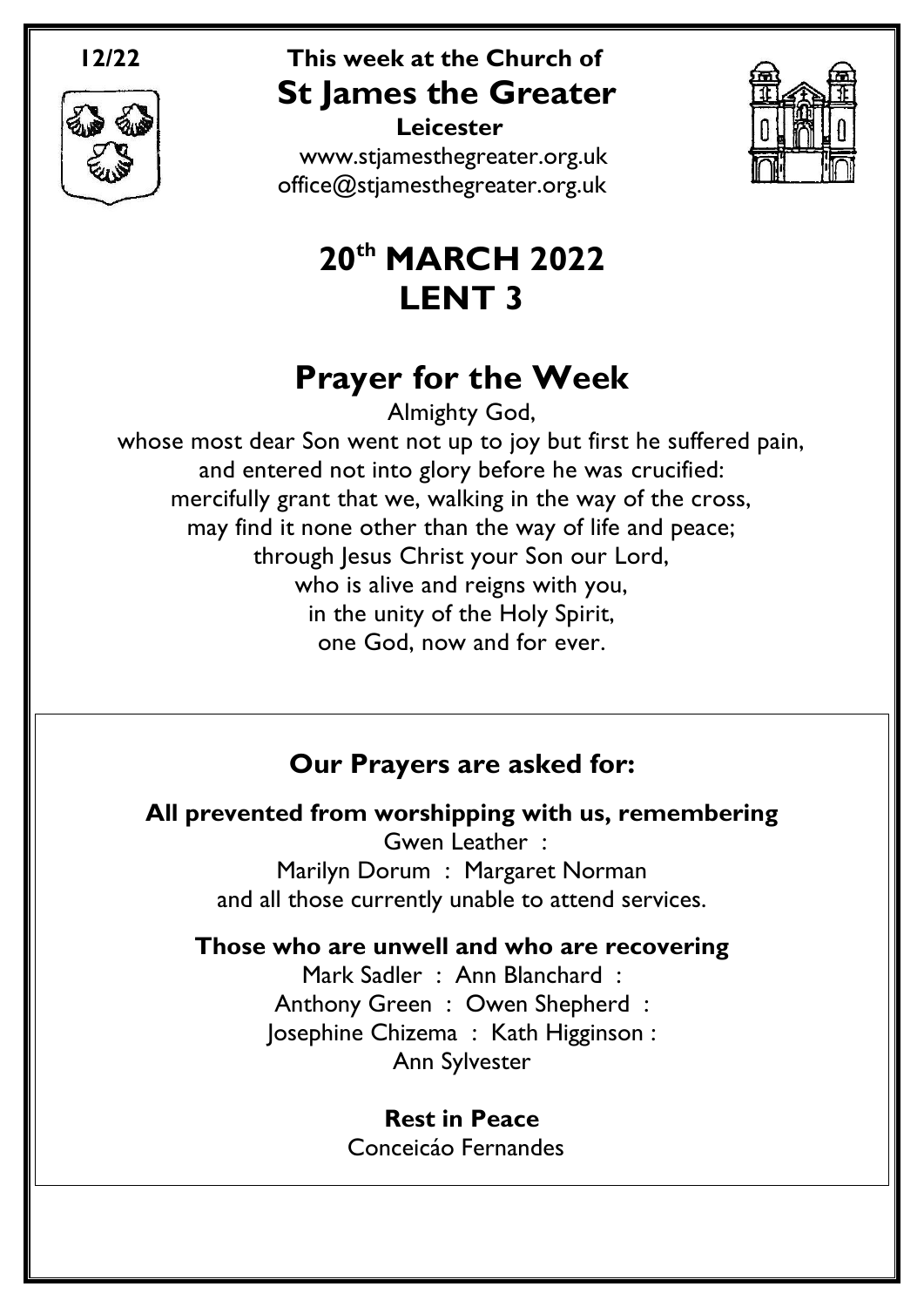## **08.30 Welcome to St James the Greater Holy Communion**

Common Worship Order One (Traditional) Celebrant: The Reverend Andrew Quigley Churchwarden: Paul Jenkins

**Please take this leaflet away with you at the end of the Service.**

If you are joining us in church for the 10:30 or 18:30 services, you will find a hymn book in the back of the chairs. The Service booklet will contain this weekly leaflet. It is likely that COVID-19 will be a feature of our lives for the foreseeable future, we will gradually learn to live with it and manage the risk to ourselves and others. If you require seat spacing notices, these are available on the tables as you come into Church.

# **10.30 Sung Eucharist**

*See order of service*

Celebrant: The Reverend Andrew Quigley, Vicar Churchwardens: April Rule and Janet Burton Servers: Michael Bull and William Simpey Setting: Merbecke

**OPENING HYMN 448 (i) I come with joy, a child of God**

READING Isaiah 55. 1-9 *read by Ian Jones*

Ho, everyone who thirsts, come to the waters; and you that have no money, come, buy and eat! Come, buy wine and milk without money and without price.  $2$  Why do you spend your money for that which is not bread, and your labour for that which does not satisfy? Listen carefully to me, and eat what is good, and delight yourselves in rich food.  $3$  Incline your ear, and come to me; listen, so that you may live. I will make with you an everlasting covenant,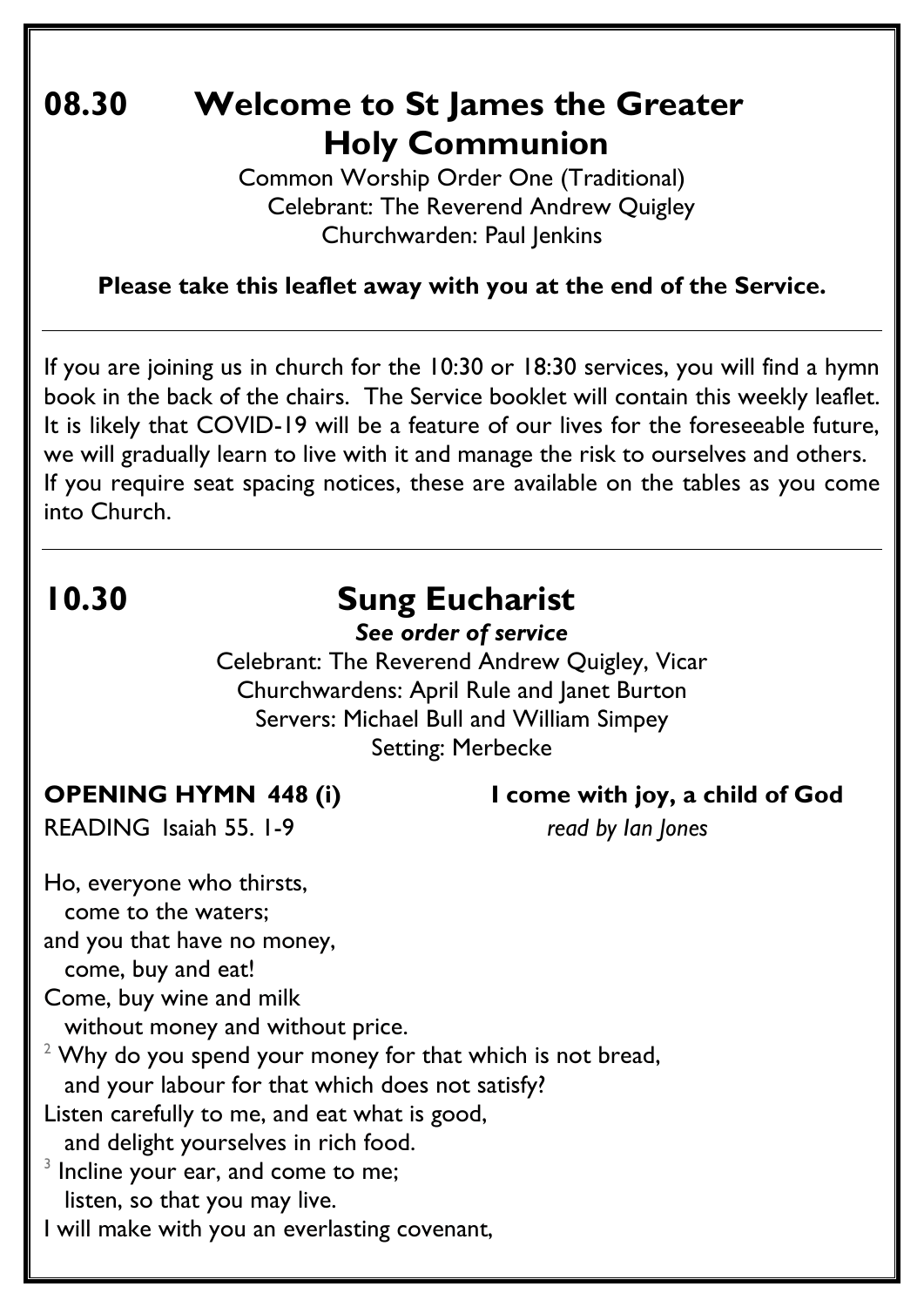my steadfast, sure love for David.  $^4$  See, I made him a witness to the peoples, a leader and commander for the peoples.  $5$  See, you shall call nations that you do not know, and nations that do not know you shall run to you, because of the LORD your God, the Holy One of Israel, for he has glorified you.  $6$  Seek the LORD while he may be found, call upon him while he is near;  $^7$  let the wicked forsake their way, and the unrighteous their thoughts; let them return to the LORD, that he may have mercy on them, and to our God, for he will abundantly pardon.  $8$  For my thoughts are not your thoughts, nor are your ways my ways, says the LORD.  $^\circ$  For as the heavens are higher than the earth, so are my ways higher than your ways and my thoughts than your thoughts.

**PSALM 63. 1-9 see music sheet**

GOSPEL Luke 13. 1-9

At that very time there were some present who told him about the Galileans whose blood Pilate had mingled with their sacrifices. <sup>2</sup>He asked them, 'Do you think that because these Galileans suffered in this way they were worse sinners than all other Galileans?  $3No$ , I tell you; but unless you repent, you will all perish as they did. <sup>4</sup>Or those eighteen who were killed when the tower of Siloam fell on them—do you think that they were worse offenders than all the others living in Jerusalem?  $5N\sigma$ , I tell you; but unless you repent, you will all perish just as they did.'

6 Then he told this parable: 'A man had a fig tree planted in his vineyard; and he came looking for fruit on it and found none. <sup>7</sup>So he said to the gardener, "See here! For three years I have come looking for fruit on this fig tree, and still I find none. Cut it down! Why should it be wasting the soil?" <sup>8</sup>He replied, "Sir, let it alone for one more year, until I dig round it and put manure on it.  $\degree$ If it bears fruit next year, well and good; but if not, you can cut it down." '

SERMON GERMON The Reverend Andrew Quigley INTERCESSIONS The Reverend Andrew Quigley **OFFERTORY HYMN 644 God is Love: let heav'n adore him** ANTHEMSicut Cervus - Palestrina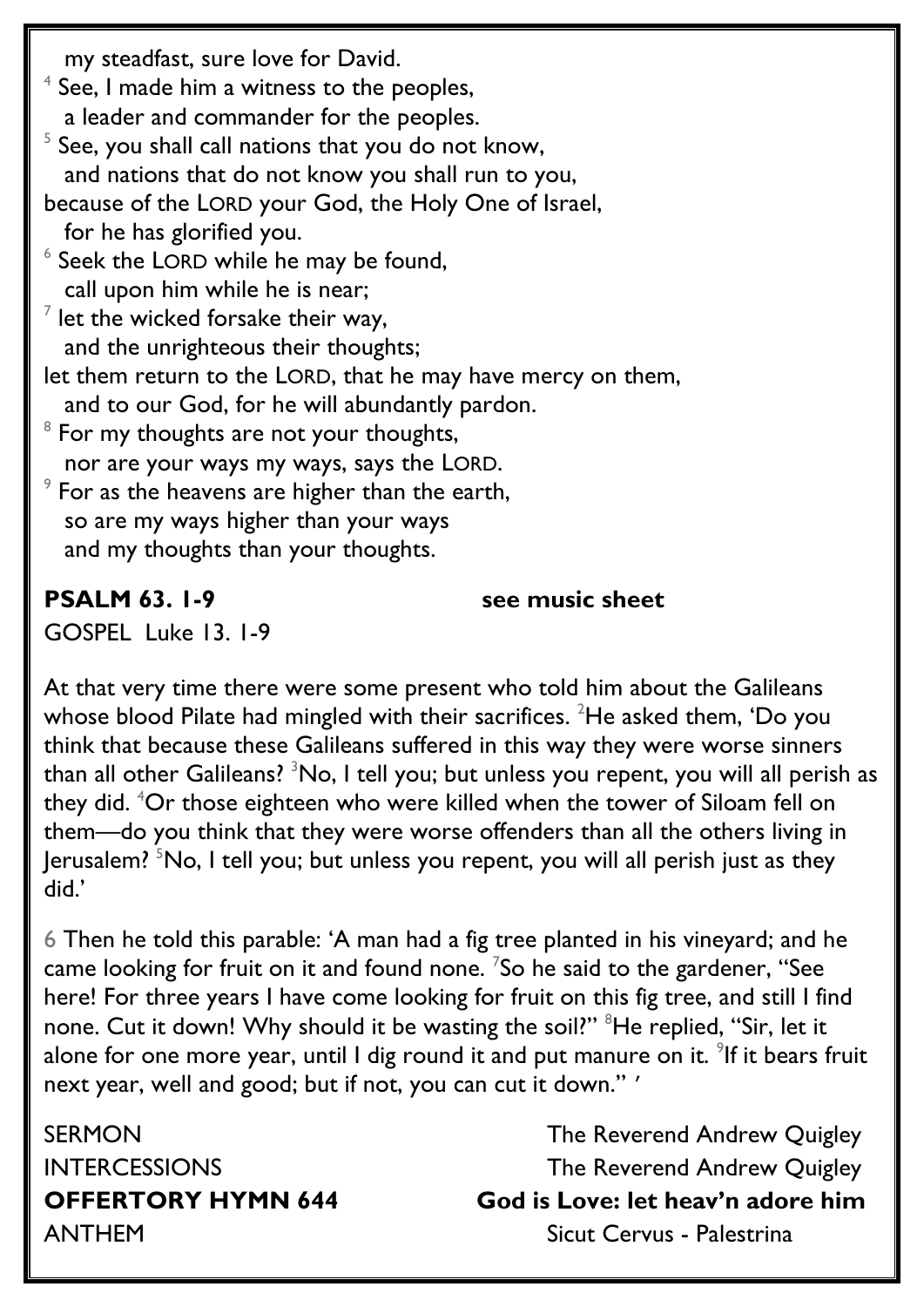## **POST COMMUNION HYMN 127 Lord Jesus, think on me**

**Post Communion Prayer** 

Merciful Lord, grant your people grace to withstand the temptations of the world, the flesh and the devil, and with pure hearts and minds to follow you, the only God; through Jesus Christ our Lord.

**RECESSIONAL HYMN 580 Judge eternal, throned in splendour**

 ORGAN VOLUNTARY - *Please be aware of those remaining to listen* **Please take this leaflet away with you at the end of the Service.**  *Everyone is invited for refreshments at the back of church after the service.*

# **The Vicar Writes**

We enjoy playing the blame game – finding out who is at fault and exactly what they did wrong. Friends, neighbours, politicians – such rich pickings! And when people get their just desserts it's even more satisfying. But what if those who suffer aren't to blame? And what if we, from our comfortable positions of judgement, are to blame? Jesus, the innocent victim, upends our assumptions about blame and punishment and challenges us with mercy.



# **18.30 Choral Evensong**

*See yellow order of service*

 Officiant: Angela Jagger Churchwardens: April Rule and Paul Jenkins Servers: Sara King and Rod Eynon-Baldock

**CONFESSION** *see yellow service card* RESPONSES *Ferial*

# **HYMN 358 (i) Be still, for the presence of the Lord**

**PSALM** 12 see music sheet

FIRST LESSON Genesis 28.10-19a *read by William Woolley*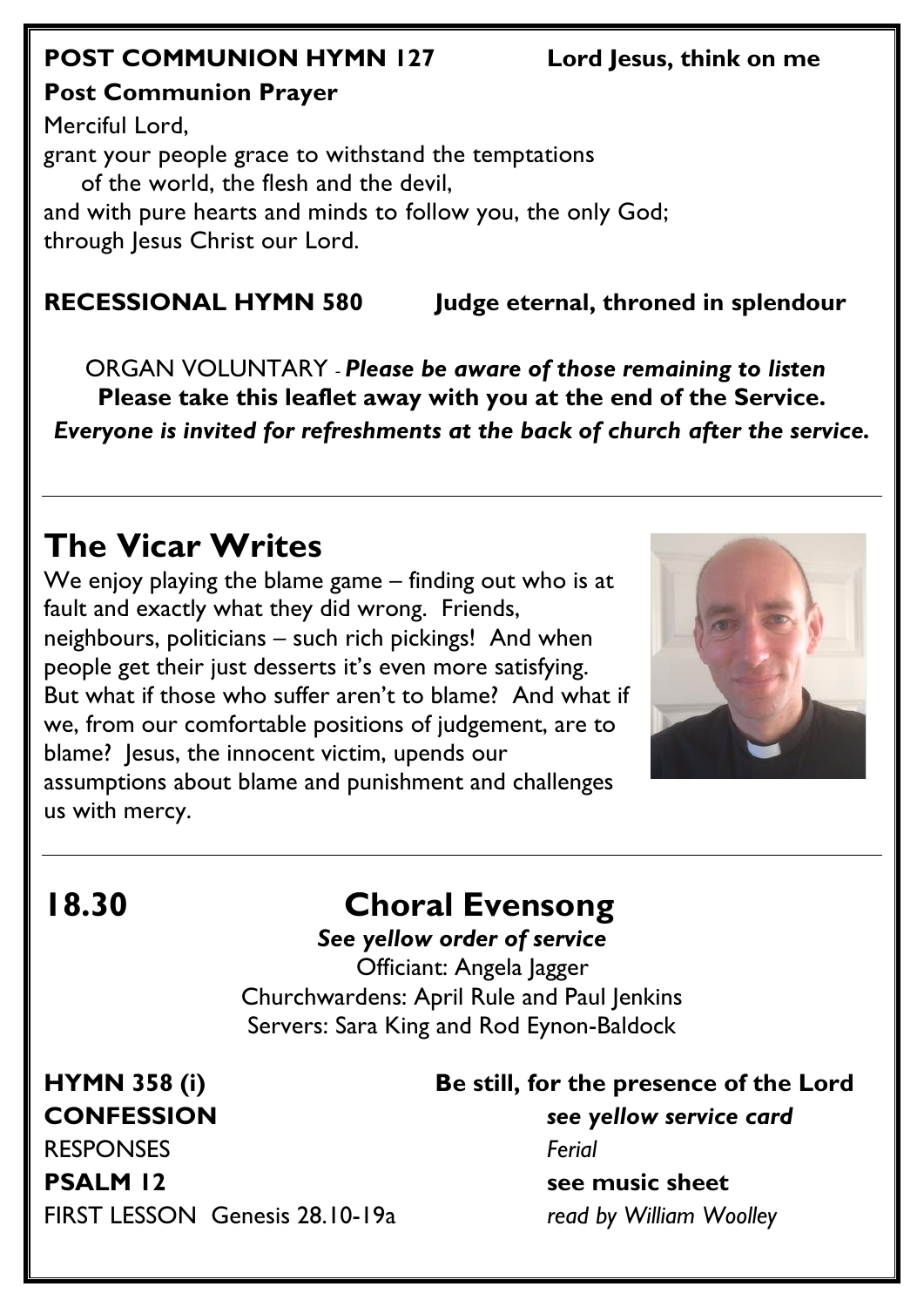10 Jacob left Beer-sheba and went towards Haran. <sup>11</sup>He came to a certain place and stayed there for the night, because the sun had set. Taking one of the stones of the place, he put it under his head and lay down in that place.  $12$ And he dreamed that there was a ladder set up on the earth, the top of it reaching to heaven; and the angels of God were ascending and descending on it.  $13$ And the LORD stood beside him and said, 'I am the LORD, the God of Abraham your father and the God of Isaac; the land on which you lie I will give to you and to your offspring;  $^{14}$ and your offspring shall be like the dust of the earth, and you shall spread abroad to the west and to the east and to the north and to the south; and all the families of the earth shall be blessed in you and in your offspring. <sup>15</sup>Know that I am with you and will keep you wherever you go, and will bring you back to this land; for I will not leave you until I have done what I have promised you.' <sup>16</sup>Then Jacob woke from his sleep and said, 'Surely the LORD is in this place—and I did not know it!' <sup>17</sup>And he was afraid, and said, 'How awesome is this place! This is none other than the house of God, and this is the gate of heaven.'

18 So Jacob rose early in the morning, and he took the stone that he had put under his head and set it up for a pillar and poured oil on the top of it.  $19$ He called that place Bethel; but the name of the city was Luz at the first.

MAGNIFICAT sung by the choir Dyson in C minor *Please remain seated but stand for the Gloria*

SECOND LESSON John 1.35-51 *read by Val Bailey*

35 The next day John again was standing with two of his disciples,  $36$  and as he watched Jesus walk by, he exclaimed, 'Look, here is the Lamb of God!' <sup>37</sup>The two disciples heard him say this, and they followed Jesus.<sup>38</sup>When Jesus turned and saw them following, he said to them, 'What are you looking for?' They said to him, 'Rabbi' (which translated means Teacher), 'where are you staying?' <sup>39</sup>He said to them, 'Come and see.' They came and saw where he was staying, and they remained with him that day. It was about four o'clock in the afternoon. <sup>40</sup>One of the two who heard John speak and followed him was Andrew, Simon Peter's brother. <sup>41</sup>He first found his brother Simon and said to him, 'We have found the Messiah' (which is translated Anointed). <sup>42</sup>He brought Simon to Jesus, who looked at him and said, 'You are Simon son of John. You are to be called Cephas' (which is translated Peter).

43 The next day Jesus decided to go to Galilee. He found Philip and said to him, 'Follow me.' <sup>44</sup>Now Philip was from Bethsaida, the city of Andrew and Peter. <sup>45</sup>Philip found Nathanael and said to him, 'We have found him about whom Moses in the law and also the prophets wrote, Jesus son of Joseph from Nazareth.' <sup>46</sup>Nathanael said to him, 'Can anything good come out of Nazareth?'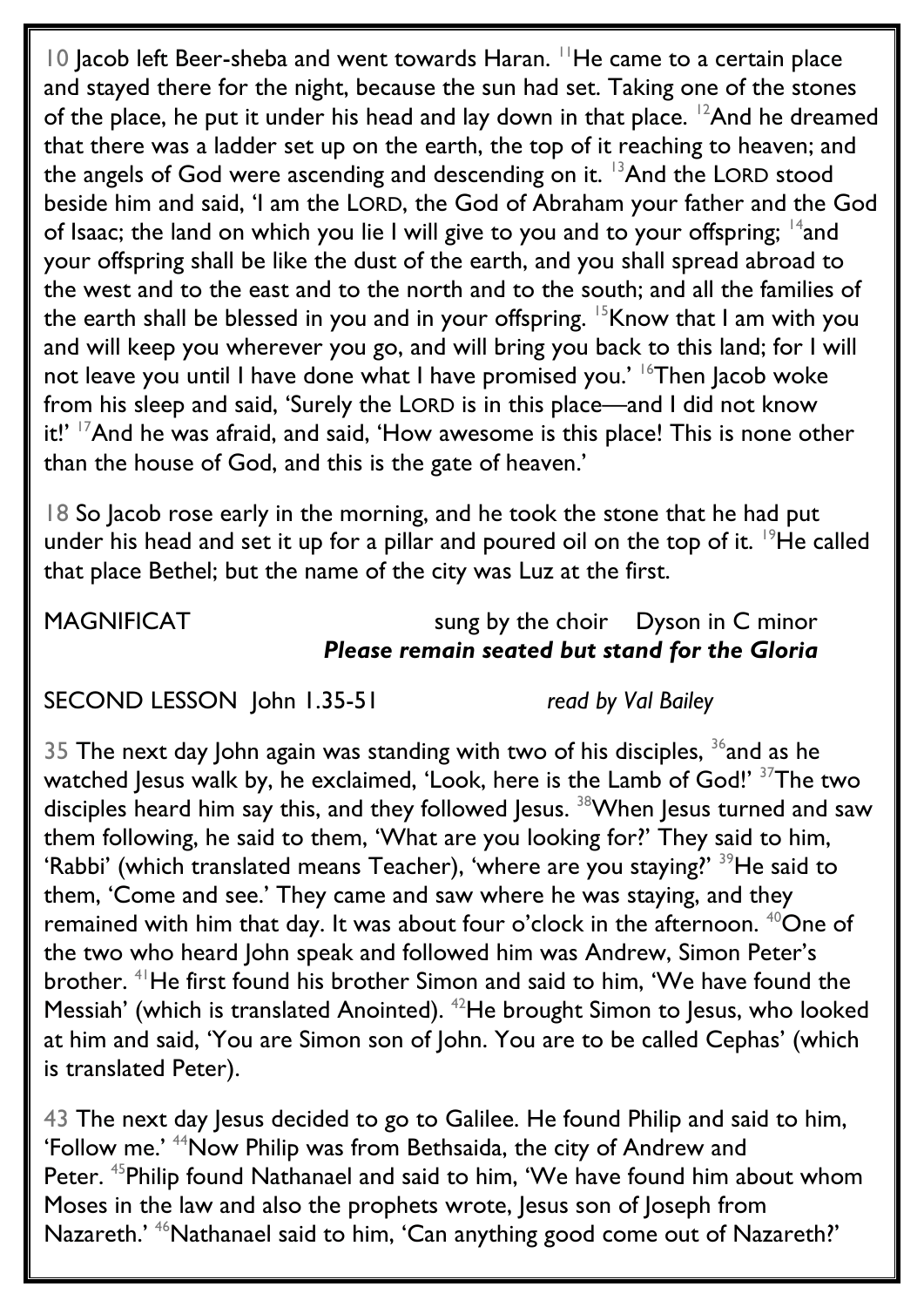Philip said to him, 'Come and see.' <sup>47</sup>When Jesus saw Nathanael coming towards him, he said of him, 'Here is truly an Israelite in whom there is no deceit!' <sup>48</sup>Nathanael asked him, 'Where did you come to know me?' Jesus answered, 'I saw you under the fig tree before Philip called you.' <sup>49</sup>Nathanael replied, 'Rabbi, you are the Son of God! You are the King of Israel!' <sup>50</sup> Jesus answered, 'Do you believe because I told you that I saw you under the fig tree? You will see greater things than these.' <sup>51</sup>And he said to him, 'Very truly, I tell you, you will see heaven opened and the angels of God ascending and descending upon the Son of Man.'

RESPONSES *Ferial*  PRAYERS **Angela** Jagger SERMON **Angela** Jagger

**NUNC DIMITIS** see music sheet **THE CREED** *see yellow service card, p 3* ANTHEM Litany to the Holy Spirit – Hurford **HYMN 258 O thou who camest from above**

**HYMN 324 (ii) Jesus calls us: o'er the tumult**

DISMISSAL *Plainsong* The Lord be with you. **And with thy spirit**. Let us bless the Lord. **Thanks be to God!**

ORGAN VOLUNTARY - *Please be aware of those remaining to listen* **Please take this leaflet away with you at the end of the Service.** 

## **The Week Ahead**

### **Tuesday - Friday**

09.00 Morning Prayer in church

#### **Tuesday**

19.00 'Living in Love and Faith' Course in the Ashman Room.

### **Wednesday**

18.30 Compline in Church and on Zoom <https://us02web.zoom.us/j/82304355178?pwd=S1pmM1l4R01xOGcvYlVMbjBsL0xNQT09> Meeting ID: 823 0435 5178 Passcode: skX1b5

#### **Thursday**

10.30 **Holy Communion** Common Worship, Order 1 (traditional) Celebrant: The Reverend Andrew Quigley

11.00 Coffee Drop-In at the back of the Church

19.30 PCC Meeting in the Ashman Room

## **Friday**

18.00 Choir Practice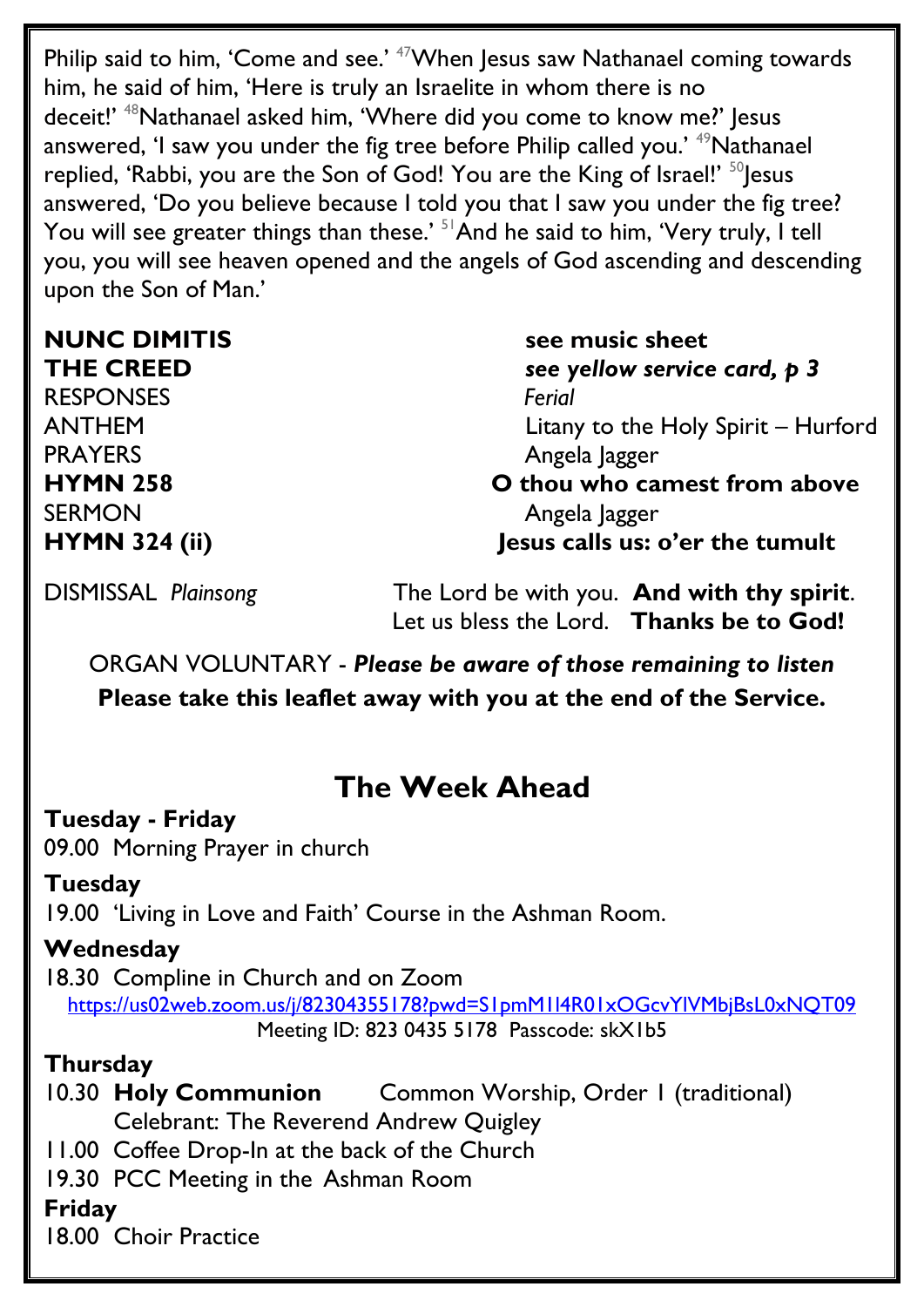19.00 Bible Study via Zoom. To join, please use the link or codes below: <https://us02web.zoom.us/j/83054314360?pwd=RU4yUzhVSnpSajZHanBZYU93K3pOdz09> Meeting ID: 830 5431 4360 Passcode: 922881

## **Sunday Next – Lent 4 - Mothering Sunday**

08.30 **Holy Communion** Celebrant: The Reverend Andrew Quigley 10.30 **Sung Eucharist** Celebrant: The Reverend Andrew Quigley with Baptism Readings: Exodus 2.1-10 and John 19. 25b-27 18.30 **Choral Evensong** Officiant: The Reverend Andrew Quigley

**LENT COURSE** This year we are running the "Living in Love and Faith" course, which asks, "How do questions about identity, sexuality, relationships and marriage fit within the bigger picture of the good news of Jesus Christ? What does it mean to live in love and faith together as a Church?" These are serious issues for the wider church, and touch many of us personally. The course continues in the Ashman Room on Tuesdays at 7 pm. Please talk to the Vicar if you'd like more information.

### **UKRAINE APPEAL**

DEC charities and their local partners are in Ukraine and in neighbouring countries providing food, water, shelter and medical assistance. To make a donation, go to<https://www.dec.org.uk/appeal/ukraine-humanitarian-appeal>

A prayer for Ukraine has been put on a notice in the front porch.

**BISHOP'S LENT APPEAL** is in support of FareShare Midlands to Fight Hunger, Tackle Waste and Create Opportunities. More than 8.4 million people in the UK are living in 'deep poverty', struggling to afford everyday essentials including food. At the same time over 6.7 million tonnes of food goes to waste every year. In 2021, FareShare Midlands redistributed 6,242 tonnes of food! Not only has this provided 15 million meals, it has also prevented the waste of 10,000 tonnes of embedded CO2e.

You can donate through JustGiving at <https://www.justgiving.com/campaign/BishopofLeicestersLentAppeal2022> or you can donate by cheque. Please post it to: Bishop's Lent Appeal – Leicestershire FareShare Midlands, 10 Wilson Road Leicester LE18 4TP